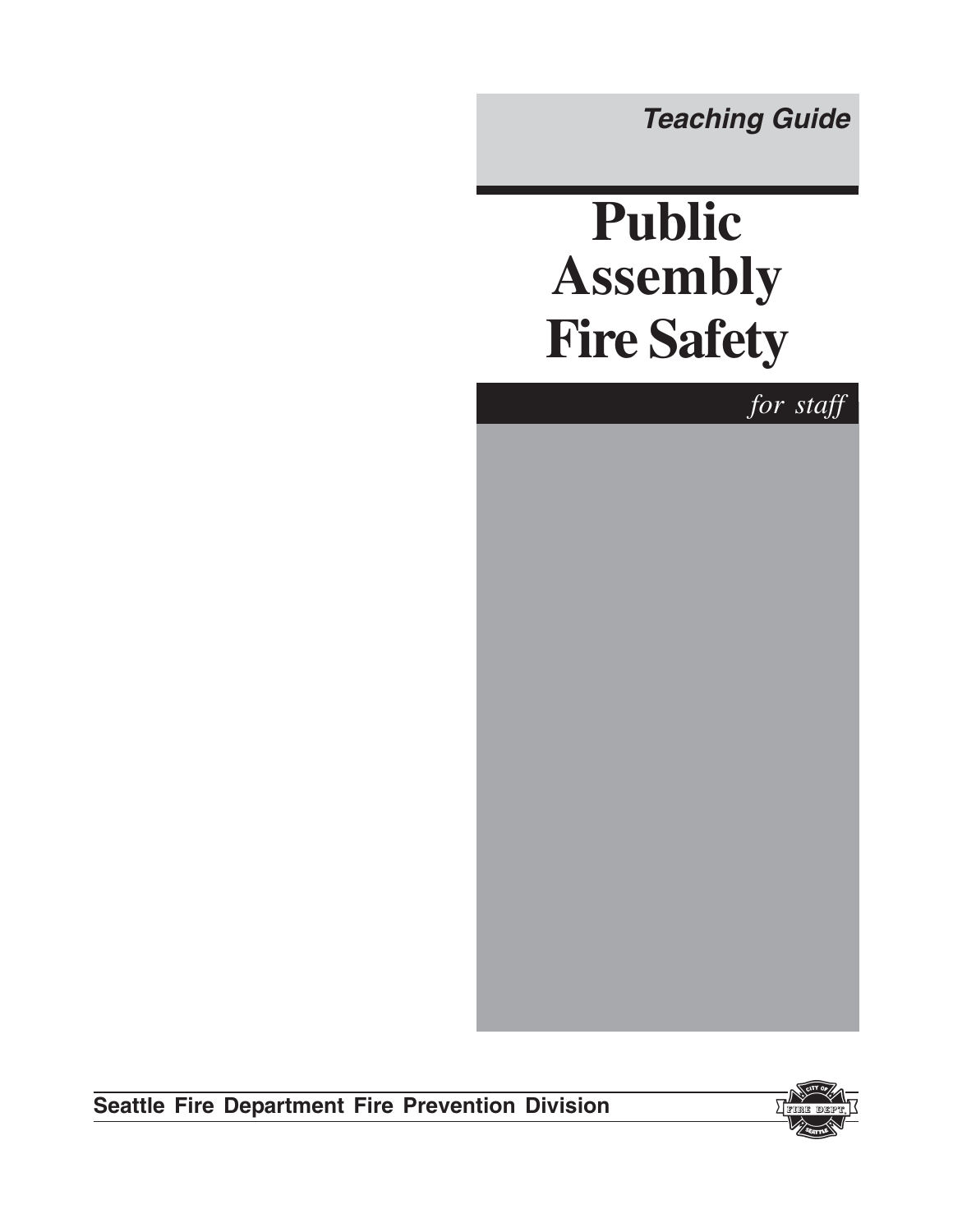# **Public Assembly Fire Safety Instructor Outline**

# **Introduction**

#### **Goals:**

To ensure that public assembly employees are knowledgeable in emergency response and fire prevention.

#### **Objectives:**

Employees should be able to:

- à describe the emergency procedures for their facility in case of fire.
- à identify common fire hazards and how to prevent them.
- à demonstrate the correct manner in which to assist in guest evacuation.
- à identify special situations or individuals that may require an emergency response different than the standard response.

#### **Materials:**

- <sup> $\Box$ </sup> Your facility's emergency response plan
- à Handouts (obtained from Seattle Fire Department) *Fire Evacuation in Places of Public Assembly, Fire Safety for Special Events, Fire Extinguishers, Nightclub Fire Safety*
- à Video (obtained from Seattle Fire Department) *Public Assembly Fire Safety*

# **Instructor Information**

#### **Public Assembly Fire: Human Factors**

#### **Panic or Denial?**

Panic is often attributed as the primary cause of death in public assembly fires. The truth is inaction, denial and fear of appearing foolish cause more deaths.

The early stages of a public assembly fire are characterized by ambiguity and are often misinterpreted by the public. In a restaurant, for example, smoke is often assumed to be from the kitchen and nonthreatening. Groups tend to rely on the staff for information. If the staff fail to provide leadership and direction, the evacuation is further delayed.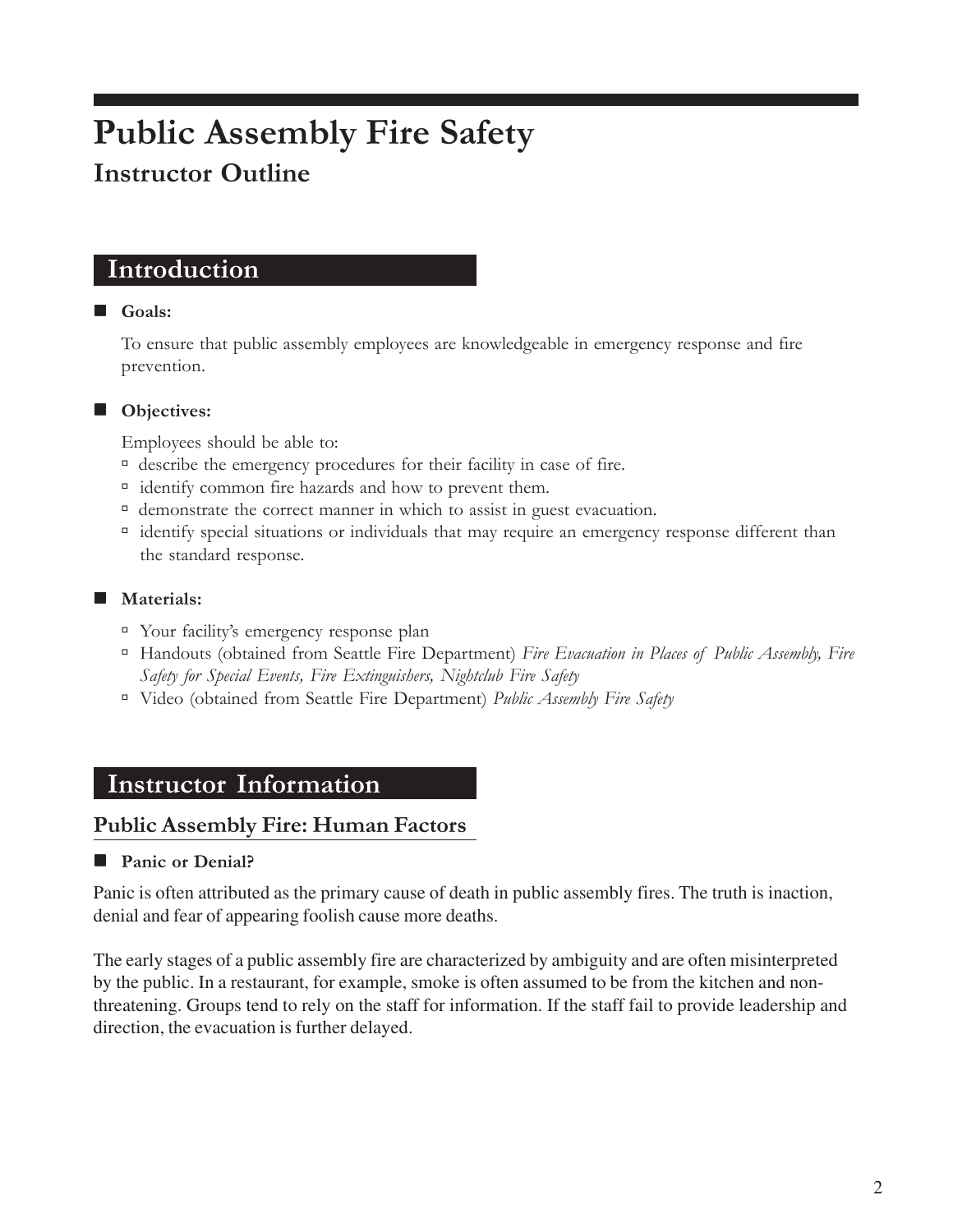#### ■ Research shows:

•Early behavior is characterized by uncertainty, misinterpretation, indecisiveness and seeking more information. This delay is critical because failure to act quickly in the early stages of a fire is a primary cause of death.

•The earliest cues to fires in public assemblies are strange noises like breaking glass and extra activity by others, not flames and smoke.

•There is a strong sense of hierarchy in a fire emergency. Guests look for and respond to leadership from staff and management.

•Both the public and staff often meet the sound of a fire alarm with indifference. People tend to be skeptical, concluding that it its either a drill or a false alarm.

•Guests do not use escape routes that are unfamiliar to them. The staff needs to make sure all emergency exits are clearly posted and utilized in an emergency.

•Fire extinguishers are rarely used in a public assembly fire.

# **Seattle Fire Code Requirements**

#### **Section 403**

Section 403 of the Seattle Fire Code places minimum requirements on the owners of public occupancies. Requirements for public assembly occupancies of over 100 people include the development of emergency plans, conducting quarterly fire drills, and providing training to staff members regarding the fire response procedures.

If your facility is required to conduct quarterly fire drills you must also document each drill. Information documented should include the date and time of drill as well as members of staff participating and the results of the drill.

## **Fire Response Plan**

#### **Have a fire emergency plan.**

It is important for your public assembly to have a written fire emergency plan that incorporates prevention of fire hazards, quick response to fire emergencies and orderly evacuation of guests. The key to a successful evacuation in a public assembly is to create an effective emergency team.

#### **Assign staff responsibilities.**

Once the plan is developed, assign specific roles to different staff members to ensure the plan is carried out during building emergencies. Potential responsibilities for staff members are outlined in these sample job descriptions.

#### **Building Fire Marshal**

•Responsible for organizing the emergency evacuation plan.

- •Conduct regular inspections to prevent and remove any fire dangers.
- •Initiate any building repairs and schedule testing, if required, of building systems.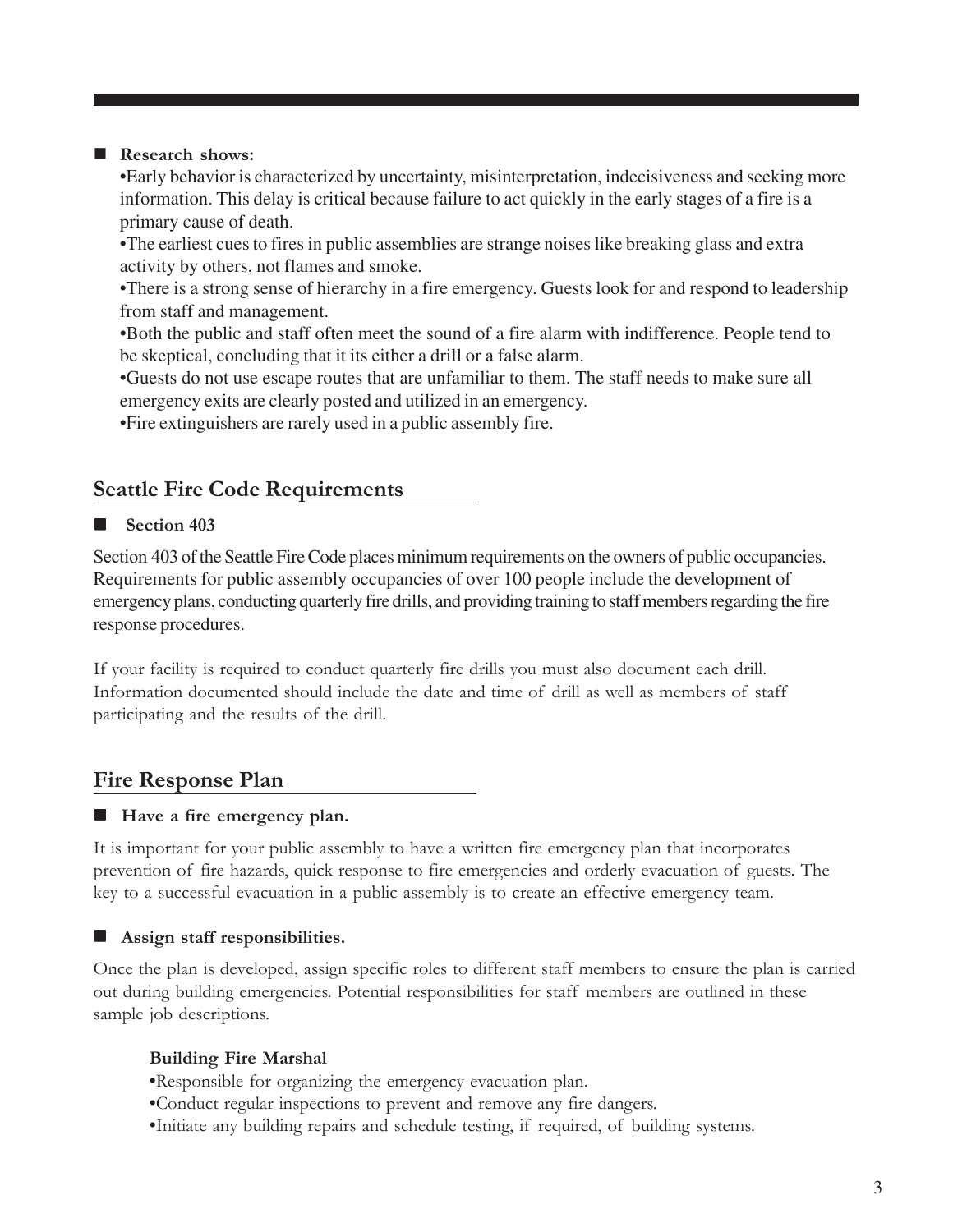#### **Emergency Coordinator**

•Train and organize staff in preparation of an emergency.

•Conduct fire drills to provide staff the opportunity to test the emergency procedures.

•Act as liaison between fire department personnel and building occupants to report missing persons and status of evacuation.

#### **Evacuation Monitor(s)**

•Initiate and assist with guest evacaution.

•Sweep through bathrooms and other secluded areas that guests may be using..

•Direct guests away from elevators and toward emergency exits.

•Report to Emergency Coordinator once evacauted.

#### **Disabled Guests**

Many disabled persons do not use obvious aids and are not visibly restricted. However they may have difficulty evacuating safely by themselves. Building staff should call out, "Who needs help?" Staff should also be alert for guests who are unable to respond due to a hearing impairment. Visually impaired guests may be able to evacuate on their own. However, if there is debris on the floor they may need assistance.

Guests with mobility impairments will need help relocating to a safe area or evacuating the building. In these situations a staff member should assist and remain with the individual until help arrives to complete the evacaution. Only under extreme conditions should a guest be seperated from their wheelchair for evacuation down stairs.

#### **When a fire happens...**

#### **Treat every alarm as an emergency.**

It is imperative that every alarm is treated as though it is a real emergency, even if the initial source is unknown. If the alarm sounds, or a fire is suspected, call the Fire Department and begin evacuating guests immediately. Guests will attempt to leave the building the same way they entered. Emergency exits will have to be pointed out to guests. All employees should assist guests out of the building via the nearest emergency exit. During an emergency, exits can be propped open to assist with guest evacuation.

#### **Evacuation.**

Staff and guests should proceed to the designated reassembly area outside the building. It will be important for staff to be prepared to assist guests to remain calm while they relocate friends and family members.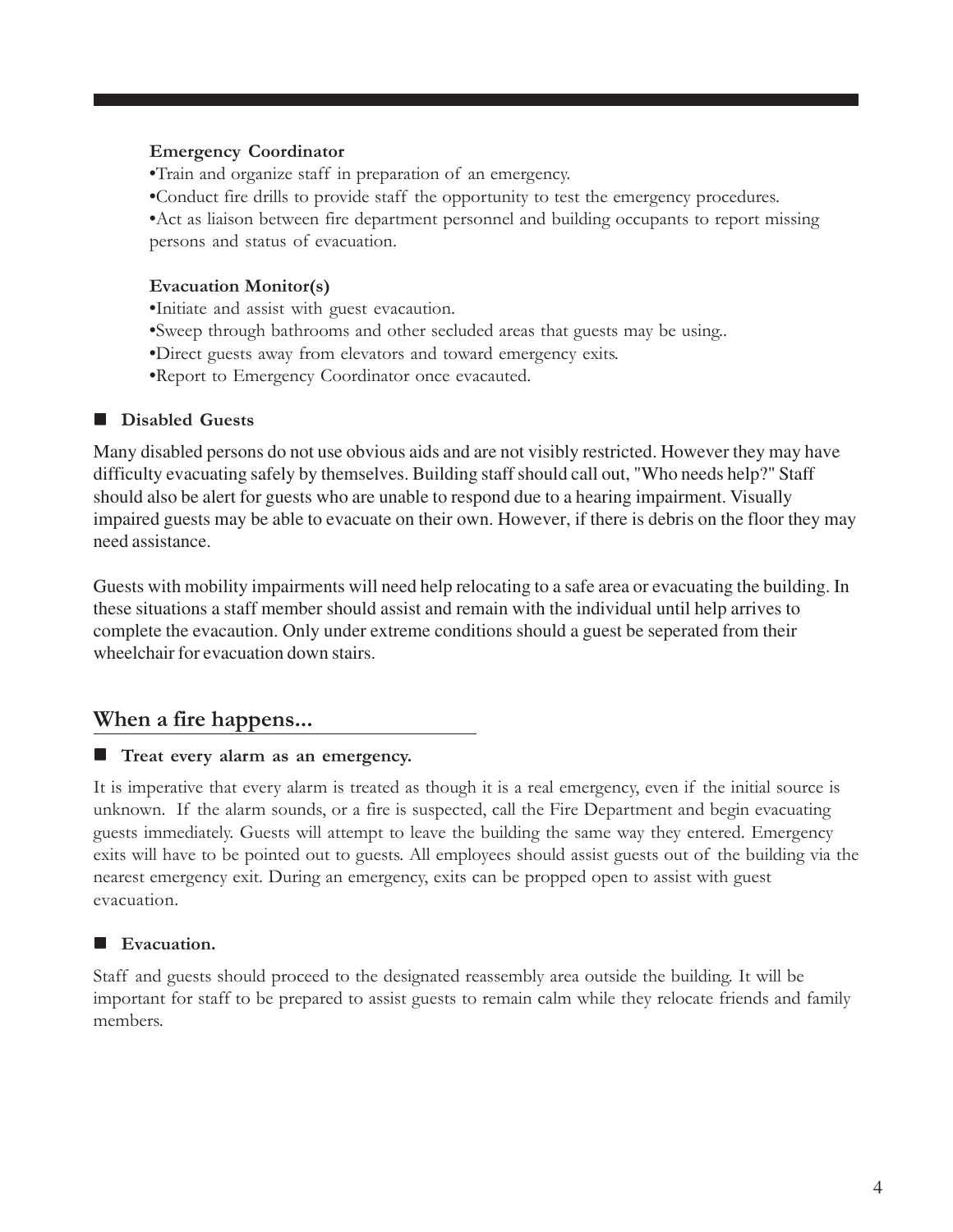#### **Do not use elevators.**

Elevators should never be used by building occupants during a fire emergency. The reason is three fold: 1) elevators may fail during a fire, trapping occupants; 2) elevator shafts may fill with smoke; and 3) the elevator needs to be available for the use of arriving firefighters. Occupants must exit by way of stairwells only.

#### ■ Remember your emergency number -- 9•1•1.

It's important for staff calling 911 to be able to give the following information: nature of the emergency, building address, and any specifics known. The caller should be prepared to describe the emergency and report on the status of the evacuation. The caller should not hang up until told to do so by the emergency operator.

#### **Fire extinguishers**

If building staff are trained and able they can attempt to extiguish the fire with a portable fire extinguisher. It is important that if employees choose to use a portable extinguisher that they notify a co-worker of their intentions.

Fire Code requirements specify the size, number and location of fire extinguishers within your facility. These requirements help establish a protection level appropriate for the hazard class of your building. Make sure you know the types, sizes and maintenance requirements of your extinguishers, as well as the basics of extinguisher operation.

#### **False Alarms.**

After calling the Fire Department, if you determine that there is no fire, but rather a malfunction of your equipment or a false alarm, call 911 and relay this information. **Never wait to investigate the situation before notifying the Fire Department. Any delay will allow a fire to grow and further endanger the building occupants and property.**

DO NOT *silence* the alarm until given permission to do so by Fire Department personnel or by the emergency operator. DO NOT *reset* the alarm until the Fire Department arrives and has investigated the source of the alarm. All fire alarms are to be investigated by the Fire Department.

# **Lesson Outline**

#### ■ Review your facility's Emergency Response Plan

Make sure all employees have access to a copy of your facility's written emergency response plan. Review the procedures as a group and make sure that they are clear to everyone.